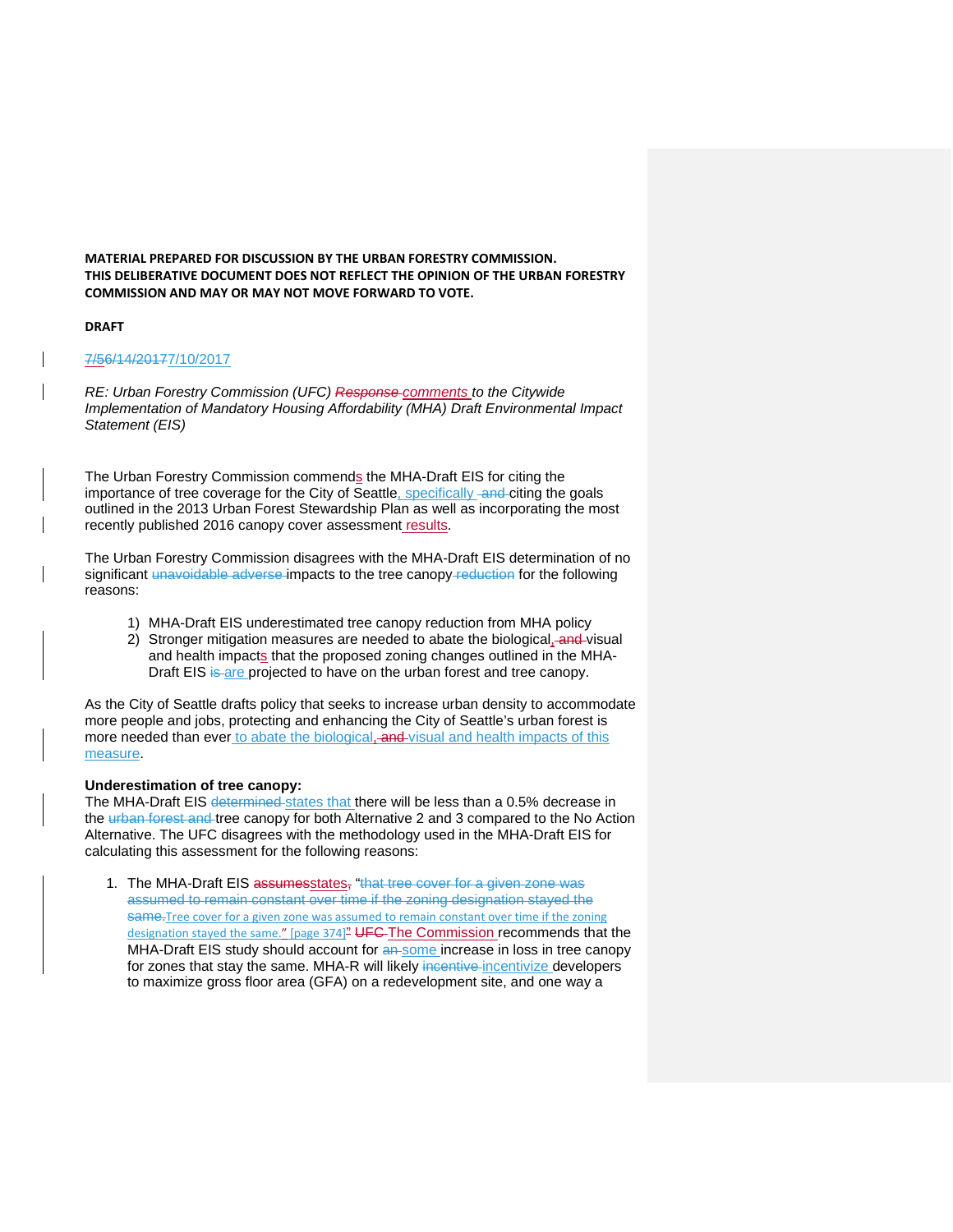developer can maximize GFA is to develop more of the site to the highest and best use. MHA-R Draft EIS does not take the change to highest and best use of the lot into account when the impact when calculating tree canopy reduction. We suggest calculating tree canopy reduction using the highest and best use of each lot even if the zoning is not changing within MHA areas.

2. The MHA Draft EIS calculates that 0.5% decrease in tree canopy would result in up to 115-16 acre loss in tree canopy, but does not take analyze the quality and character of tree coverage that could decrease associated with alternatives 2 and 3. While a 0.5% reduction in canopy does not seem to be a high percentage, it would generically equate to a loss of 173-555 trees, assuming a typical tree canopy has a radius of  $20^{120}$  feet (1,256 square feet), a 0.5% reduction in tree canopy would mean that the MHA-R could result in a loss of 381-554 trees. Citing tree canopy loss based-using an estimatedon number and quality of trees that are lost destroyed would help to better understand and relate the likely actual impacts of the MHA policy to the neighborhood tree canopy. Additionally, we believe that a loss of this many trees should be considered a significant impact for alternatives 2 and 3. 2.

## **Mitigation Measures:**

The MHA-Draft EIS assumes no significant unavoidable adverse impacts to the tree canopy have been identified, but does list some Mitigation Measures that would help to avoid and minimize tree canopy loss. The UFC Commission feels that Mitigation Measures should be expanded and strengthened.

- 1. Mitigation measures for tree canopy loss should deal with changing or updating existing regulations and not just recommending evaluation of future policy. The MHA Draft EIS recommends the City evaluate future urban forestry policies as part of the 2018 Urban Forest Stewardship Plan (UFSP), but does not cite mitigation measures for existing policies such as updating Seattle tree protection code, Seattle Green Factor guidelines, or the Seattle Street Tree Manual.
- 2. A healthy urban forest can have an outsized impact on reducing the impacts associated with increased development intensity, as trees (especially street trees) help to mitigate the visual impacts of density and create a more humanscaled environment. While the MHA-Draft EIS documents multiple negative aesthetic impacts associated with increased development intensity, the plan does not recommend any mitigation measures focused on increasing or improving the urban forest to mitigate aesthetic impacts of density.

The UFC recommends including stronger, more binding requirements to promote and improve tree coverage in urban village areas. These recommendations could include but are not limited to the following:

- 1. Expand incentives and development standards to promote street trees in Urban Villages.
- 2. Update the interim tree protection ordinance to account for the impact of MHA-R and its impact on development.

**Commented [t1]:** Removing quality because I do not expect a planner writing a draft EIS to have data available to characterize the quality of the trees potentially removed under alternatives 2 and 3.

**Formatted:** Indent: Left: 0.5", No bullets or